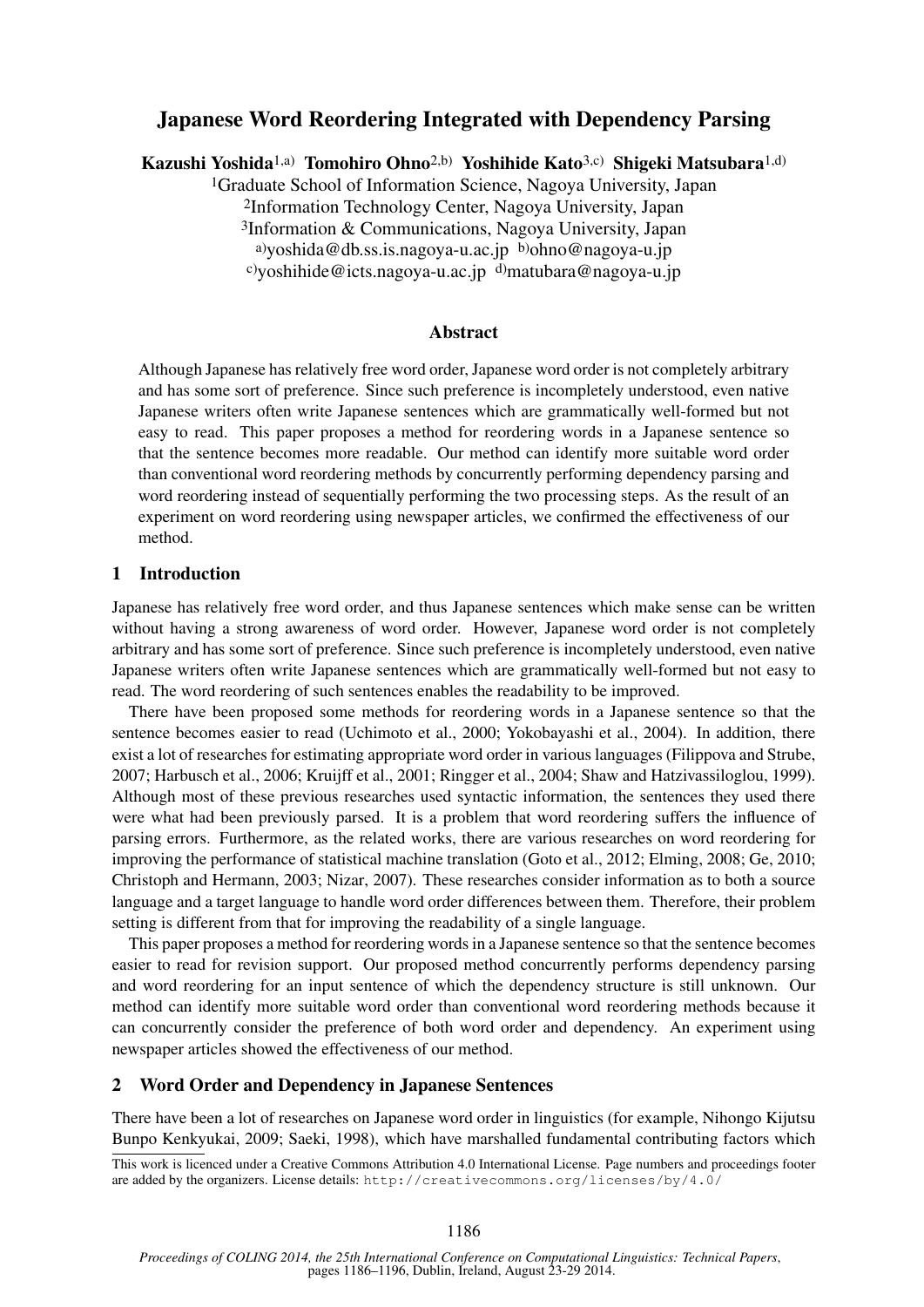## S1 (inappropriate word order)

|                                                                                                                     |        | kare- naganen sekaiju-no hitobito- |           |    |    | torikun-de-                                |  | mondai-wo |       | tsuini               | kaiketsu-  |
|---------------------------------------------------------------------------------------------------------------------|--------|------------------------------------|-----------|----|----|--------------------------------------------|--|-----------|-------|----------------------|------------|
|                                                                                                                     | ga     | (for                               | (all over |    | aa | ki-ta                                      |  | (the      |       | $ (\text{finally}) $ | shi-ta     |
|                                                                                                                     | (He)   | years)                             |           |    |    | the world) $\vert$ (people) (have tackled) |  | problem)  |       |                      | (resolved) |
| S2 (appropriate word order)                                                                                         |        |                                    |           |    |    |                                            |  |           |       |                      |            |
|                                                                                                                     |        | naganen sekaiju-no hitobito-       |           |    |    | torikun-de-                                |  | mondai-wo | kare- | tsuini               | kaiketsu-  |
|                                                                                                                     | (for   |                                    | (all over | qa |    | ki-ta                                      |  | (the      | ga    | $ (\text{finally}) $ | shi-ta     |
|                                                                                                                     | years) |                                    |           |    |    | the world) $\vert$ (people) (have tackled) |  | problem)  | (He)  |                      | (resolved) |
| المستحدث والمقارنة والمستحدث والماليون والمناسب المتحاولة والمتحاولة والمستحدث والمستحدث والمتحاولة والمتحالة والتأ |        |                                    |           |    |    |                                            |  |           |       |                      |            |

【He finally resolved the problem that people all over the world have tackled for years.】

Figure 1: Example of inappropriate/appropriate word order

decide the appropriate word order in detail. In a Japanese sentence, a predicate of the main clause is fundamentally placed in last position, and thus, case elements, adverbial elements, or subordinate clauses are located before it. In addition, case elements are basically placed in the order of a nominative, a dative and an accusative. However, the basic order of case elements is often changed by being influenced from grammatical and discourse factors. For example, it is pointed out that a long case element has strong preference to be located at the beginning of a sentence even if the element is not nominative, as shown in Figure 1.

In Figure 1, a box and an arrow express a *bunsetsu*<sup>1</sup> and a dependency relation respectively. Both the sentences S1 and S2 have the same meaning which is translated as "He finally resolved the problem that people all over the world have tackled for years" in English. The difference between S1 and S2 is just in their word orders in Japanese.

The word order of S1 is more difficult to read than that of S2 because the distance between the bunsetsu "*kare-ga* (He)" and its modified bunsetsu "*kaiketsu-shi-ta* (resolved)" is large and thus the loads on working memory become large. This example suggests that if the dependency structure of S1 is identified, that information is useful to reorder the word order of S1 to that of S2 so that it becomes easier to read. In fact, most of the conventional word reordering methods have reordered words using the previously parsed dependency structure. However, the word order of S1 is thought to be more difficult to parse than that of S2 because dependency parsers are usually trained on syntactically annotated corpora in which sentences have the appropriate word order such as that in S2. This is why it is highly possible that dependency parsing can achieve a higher accuracy by changing the word order of S1 to that of S2 in advance.

The above observations indicate that word reordering and dependency parsing depend on each other. Therefore, we consider it is more desirable to concurrently perform the two processings than to sequentially perform them.

# 3 Word Reordering Method

In our method, a sentence, on which morphological analysis and bunsetsu segmentation have been performed, is considered as the input<sup>2</sup>. We assume that the input sentence might have unsuitable word order,

<sup>1</sup>*Bunsetsu* is a linguistic unit in Japanese that roughly corresponds to a basic phrase in English. A bunsetsu consists of one independent word and zero or more ancillary words. A dependency relation in Japanese is a modification relation in which a modifier bunsetsu depends on a modified bunsetsu. That is, the modifier bunsetsu and the modified bunsetsu work as modifier and modifyee, respectively.

 $<sup>2</sup>$ In order to focus attention on the comparison between our method and the conventional method, we assumed the input on</sup> which the lower layer processings than dependency parsing have been performed. Even if morphological analysis and bunsetsu segmentation are automatically performed on input sentences which have unsuitable word order, we can expect the accuracies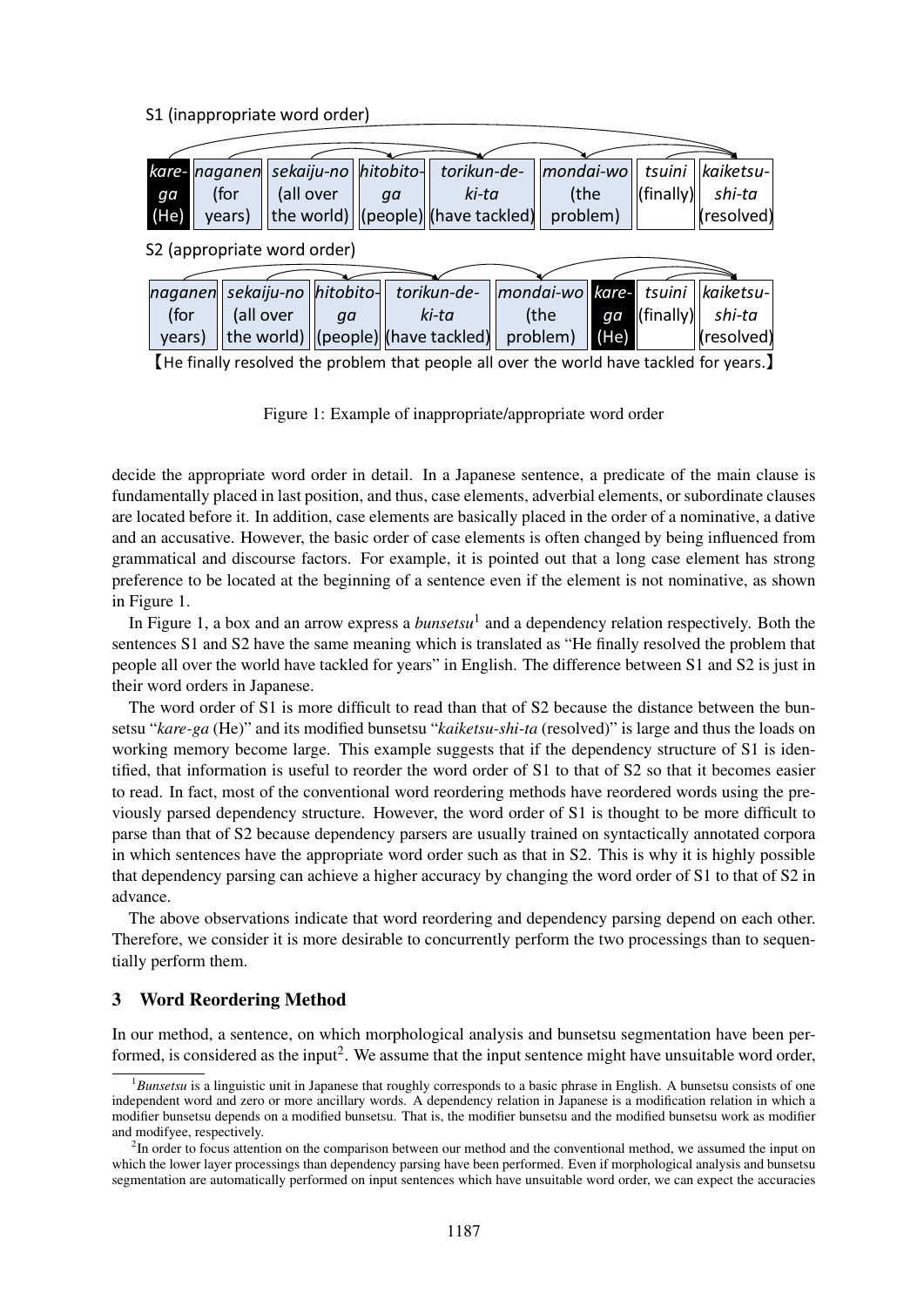which is not easy to read but grammatically well-formed. Our method identifies the suitable word order which is easy to read by concurrently performing dependency parsing.

The simultaneous performing of dependency parsing and word reordering is realized by searching for the maximum-likelihood pattern of word order and dependency structure for the input sentence. Note our method reorders bunsetsus in a sentence without paraphrasing and does not reorder morphemes within a bunsetsu.

#### 3.1 Probabilistic Model for Word Reordering

When a sequence of bunsetsus in an input sentence  $B = b_1 \cdots b_n$  is provided, our method identifies the structure S which maximizes  $P(S|B)$ . The structure S is defined as a tuple  $S = \langle O, D \rangle$  where  $O =$  ${o_{1,2}, o_{1,3}, \cdots, o_{1,n}, \cdots, o_{i,j}, \cdots, o_{n-2,n-1}, o_{n-2,n}, o_{n-1,n}}$  is the word order pattern after reordering and  $D = \{d_1, \dots, d_{n-1}\}\$ is dependency structure. Here,  $o_{i,j}$   $(1 \leq i < j \leq n)$  expresses the order between  $b_i$  and  $b_j$  after reordering.  $o_{i,j}$  is 1 if  $b_i$  is located before  $b_j$ , and is 0 otherwise. In addition,  $d_i$ expresses the dependency relation whose modifier bunsetsu is  $b_i$ .

 $P(S|B)$  for a  $S = \langle O, D \rangle$  is calculated as follows.

$$
P(S|B) = P(O, D|B)
$$
  
= 
$$
\sqrt{P(O|B) \times P(D|O, B) \times P(D|B) \times P(O|D, B)}
$$
 (1)

Formula (1) is obtained for the product of the following two formulas. According to the probability theory, the calculated result of Formula (1) is equal to those of Formulas (2) and (3). However, in practice, since each factor in the formulas is estimated based on the corpus used for training, the calculated results of these formulas are different from each other. We use Formula (1) to estimate  $P(S|B)$  by using both values of  $P(D|O, B)$  and  $P(O|D, B)$ . In fact, we pre-experimentally confirmed that the calculated result of Formula (1) was better than those of the others.

$$
P(O, D|B) = P(O|B) \times P(D|O, B)
$$
\n<sup>(2)</sup>

$$
P(O, D|B) = P(D|B) \times P(O|D, B)
$$
\n(3)

Assuming that order  $o_{i,j}$  between two bunsetsus is independent of that between other two bunsetsus and that each dependency relation  $d_i$  is independent of the others, each factor in Formula (1) can be approximated as follows:

$$
P(O|B) \cong \prod_{i=1}^{n-1} \prod_{j=i+1}^{n} P(o_{i,j}|B)
$$
\n(4)

$$
P(D|O, B) \cong \prod_{i=1}^{n-1} P(d_i|O, B)
$$
\n(5)

$$
P(D|B) \cong \prod_{i=1}^{n-1} P(d_i|B) \tag{6}
$$

$$
P(O|D, B) \cong \prod_{i=1}^{n-1} \prod_{j=i+1}^{n} P(o_{i,j}|D, B)
$$
 (7)

where  $P(o_{i,j}|B)$  is the probability that the order between  $b_i$  and  $b_j$  is  $o_{i,j}$  when  $B$  is provided,  $P(d_i|O, B)$ is the probability that the dependency relation whose modifier bunsetsu is  $b_i$  is  $d_i$  when the sentence generated by reordering B according to O is provided,  $P(d_i|B)$  is the probability that the dependency relation whose modifier bunsetsu is  $b_i$  is  $d_i$  when B is provided, and  $P(o_{i,j}|D, B)$  is the probability that the order between  $b_i$  and  $b_j$  is  $o_{i,j}$  when B where the dependency relation is D is provided. These probabilities are estimated by the maximum entropy method.

remain comparatively high. This is because their processings use mainly local information.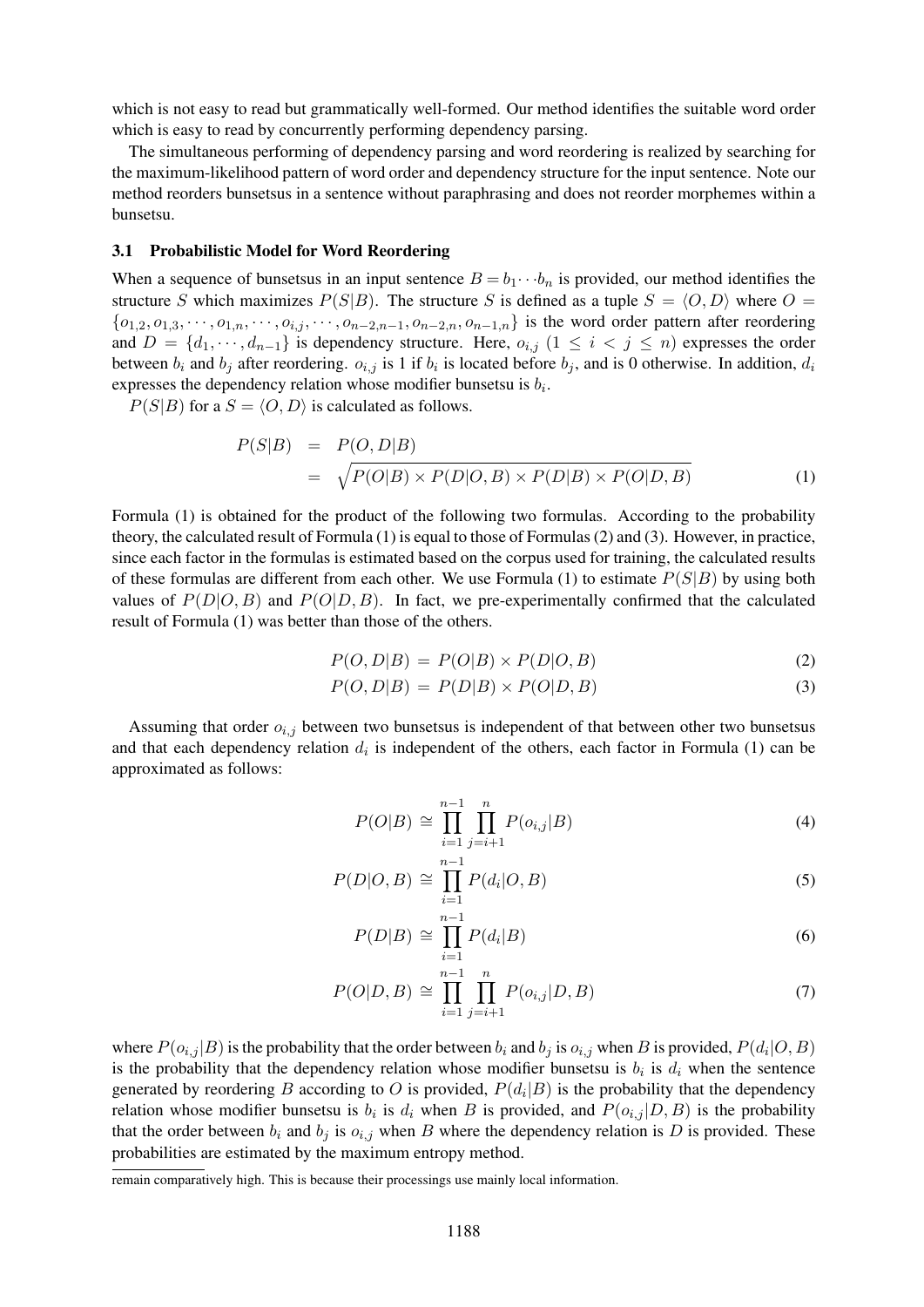To estimate  $P(d_i|O, B)$ , we used the features used in Uchimoto et al. (1999) except when eliminating features about Japanese commas (called *toten*, which is a kind of punctuation) and quotation marks. To estimate  $P(d_i|B)$ , we used the features which can be obtained without information about the order of input bunsetsus among the features used in estimating  $P(d_i|O, B)$ . To estimate  $P(o_{i,j}|D, B)$ , if  $b_i$ and  $b_j$  modifies the same bunsetsu, we used the features used in Uchimoto et al. (2000), except when eliminating features about parallel relations and semantic features. Otherwise, we used the features left after eliminating features about modified bunsetsus from those used in the above-mentioned case. To estimate  $P(o_{i,j} | B)$ , we used the features which can be obtained without dependency information among the features used to estimate  $P(O_{i,j} | D, B)$ .

### 3.2 Search Algorithm

Since there are a huge number of the structures  $S = \langle O, D \rangle$  which are theoretically possible for an input sentence  $B$ , an efficient algorithm is desired. However, since  $O$  and  $D$  are dependent on each other, it is difficult to find the optimal structure efficiently. In our research, we extend CYK algorithm used in conventional dependency parsing to efficiently find the suboptimal  $S = \langle O, D \rangle$  which maximizes  $P(S|B)$  efficiently.

Our research assumes that an input sentence, which is grammatically well-formed, is reordered without changing the meaning so that the sentence becomes much easier to read. From this assumption, we can use following conditions for efficient search:

- 1. The dependency structure of an input sentence should satisfy the following Japanese syntactic constraints under the input word order:
	- No dependency is directed from right to left.
	- Dependencies don't cross each other.
	- Each bunsetsu, except the last one, depends on only one bunsetsu.
- 2. Even after the words are reordered, the dependency structure should satisfy the above-mentioned Japanese syntactic constraints under the changed word order.
- 3. The dependency structures of a sentence before and after reordering should be identical.

Using the condition 1 and the condition 3, we can narrow down the search space of  $D$  to dependency structures that satisfy Japanese syntactic constraints under the input word order. Furthermore, the search space of O can be narrowed down to the word order patterns derived from the above narrowed dependency structures based on the conditions 2 and 3. That is, after dependency structures possible for an input sentence are narrowed down, we just have to find the word order patterns after reordering so that each of the dependency structures is maintained and satisfies the Japanese syntactic constraints even under the changed word order.

On the other hand, it is well known that CYK algorithm can efficiently find the optimal dependency structure which satisfies Japanese syntactic constraints. Therefore, in our research, we have extended the CYK algorithm for the conventional dependency parsing so that it can find the suboptimal  $D$  and  $O$  from among the dependency structures and word order patterns which satisfy the conditions 1, 2 and 3.

#### 3.2.1 Word Reordering Algorithm

Algorithm 1 shows our word reordering algorithm. In our algorithm, the  $n \times n$  triangular matrix  $M_{i,j}$  (1  $\leq$  $i \leq j \leq n$ ) such as the left-side figure in Figure 2 is prepared for an input sentence consisting of n numbers of bunsetsus.  $M_{i,j}$ , the element of the triangular matrix M in the *i*-th row and *j*-th column, is filled by  $argmax_{S_i}P(S_{i,j} | B_{i,j})$ , which is the maximum-likelihood structure for an input subsequence  $B_{i,j} = b_i \cdots b_j$ . In this section, for convenience of explanation, we represent  $S_{i,j}$  as a sequence of dependency relations  $d_x(i \leq x \leq j)$ . For example,  $S_{i,j} = d_i d_{i+1} \cdots d_j^0$  means that the first bunsetsu is  $b_i$ , the second is  $b_{i+1}$ ,  $\dots$ , the last is  $b_j$ , and the dependency structure is  $\{d_i, d_{i+1}, \dots, d_{j-1}\}$ . Here, if we need to clearly specify the modified bunsetsu, we represent the dependency relation that bunsetsu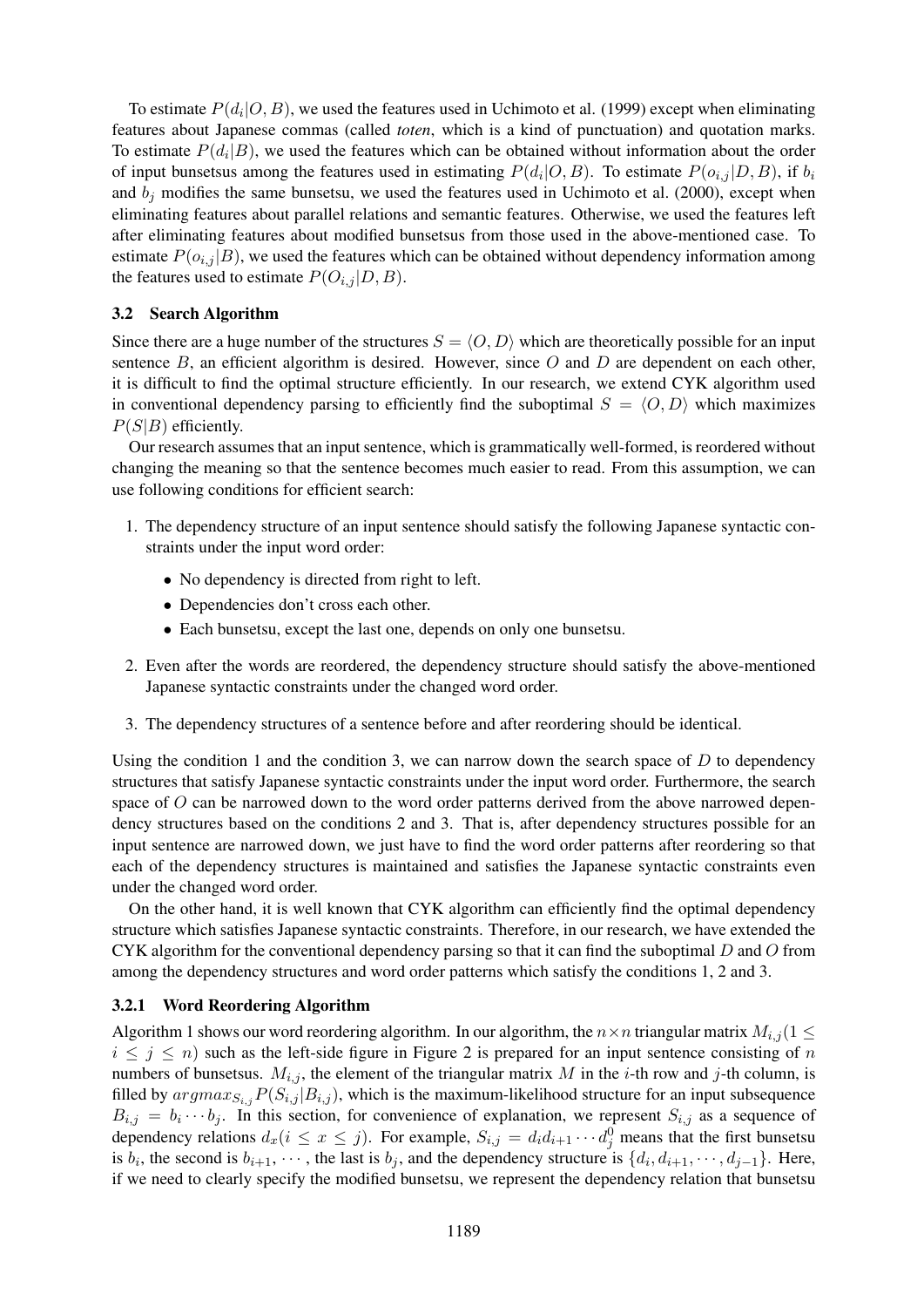Algorithm 1 word reordering algorithm

1: **input**  $B_{1,n} = b_1 \cdots b_n$  // **input sentence** 2: set  $M_{i,j}$   $(1 \leq i \leq j \leq n)$  // triangular matrix 3: set  $C_{i,j}$   $(1 \leq i \leq j \leq n)$  // set of structure candidates 4: for  $i = 1$  to n do 5:  $M_{i,i} = d_i^0$ 6: end for 7: for  $d = 1$  to  $n - 1$  do 8: for  $i = 1$  to  $n - d$  do 9:  $j = i + d$ 10: **for**  $k = i$  to  $j - 1$  do 11:  $C_{i,j} = C_{i,j} \cup ConcatReorder(M_{i,k}, M_{k+1,j})$ 12: end for 13:  $M_{i,j} = argmax_{S_{i,j} \in C_{i,j}} P(S_{i,j} | B_{i,j})$ <br>14: **end for** end for 15: end for 16: return  $M_{1,n}$ 



Figure 2: Execution example of our search algorithm

 $b_x$  modifies  $b_y$  as  $d_x^y$ . In addition,  $d_y^0$  means that the last bunsetsu of the subsequence don't modify any bunsetsu.

First, the statements of the lines 4 to 6 fill each of diagonal elements  $M_{i,i}$   $(1 \le i \le n)$  with  $d_i^0$ . Next, the statements of the lines 7 to 15 fill  $M_{i,j}$  in turn toward the upper right  $M_{1,n}$  along the diagonal line, starting from the diagonal elements  $M_{i,i}$ . The maximum-likelihood structure which should fill an  $M_{i,j}$ is found as follows:

The statements of the lines 10 to 12 repeat the process of generating candidates of the maximumlikelihood structure from  $M_{i,k}$  and  $M_{k+1,j}$  by the function  $ConcatReorder$ , and adding them to the set of structure candidates  $C_{i,j}$ . The function  $ConcatReorder$  takes two arguments of  $M_{i,k}$  and  $M_{k+1,j}$  and returns the set of candidates of the maximum-likelihood structure which should fill  $M_{i,j}$ . The function ConcatReorder is composed of two processes: concatenating process and reordering process. First, the concatenating process generates a candidate by simply concatenating  $M_{i,k}$  and  $M_{k+1,j}$  in turn about the word order and connecting  $M_{i,k}$  and  $M_{k+1,j}$  by the dependency relation between the last bunsetsus of them about the dependency structure, without changing the internal structure of each of them. For example, when  $M_{i,k} = d_i d_{i+1} \cdots d_{k-1} d_k^0$  and  $M_{k+1,j} = d_{k+1} d_{k+2} \cdots d_{j-1} d_j^0$  are given as the argument, the concatenating process generates " $d_i d_{i+1} \cdots d_{k-1} d_k^j$  $d_k^j d_{k+1} d_{k+2} \cdots d_{j-1} d_{j}^0$ ."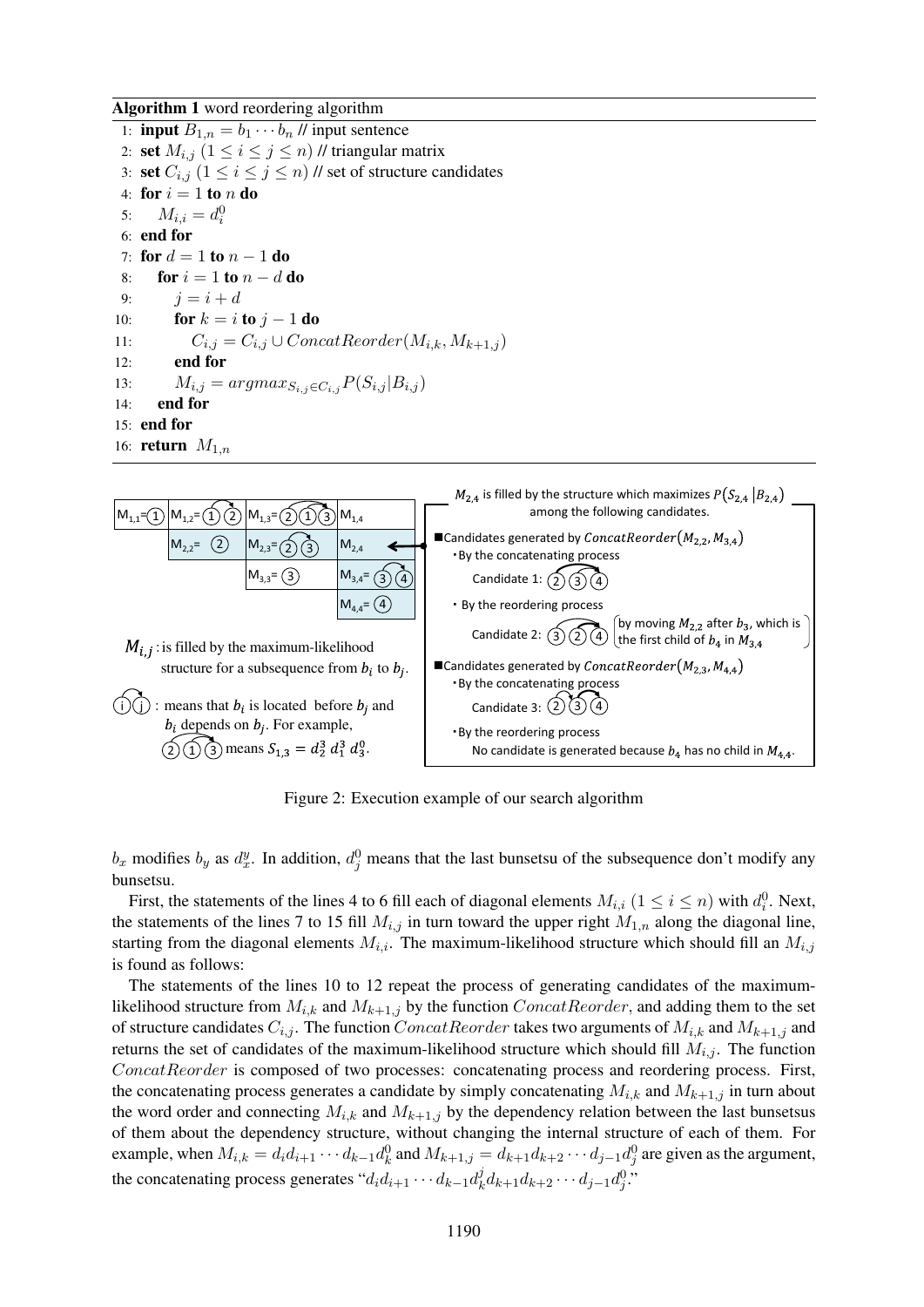Second, the reordering process generates candidates by reordering words in the candidate generated by the concatenating process. The reordering is executed on the following conditions. The first condition is that the dependency structure is maintained and satisfies the Japanese syntactic constraints even under the changed word order. The second condition is that the order of any two words within each of  $M_{i,k}$ and  $M_{k+1,j}$  is maintained. Concretely, the first reordered candidate is generated by moving  $M_{i,k}$  after the first (leftmost) child<sup>3</sup> of the last bunsetsu of  $M_{k+1,j}$  among the children in  $M_{k+1,j}$ . Then, the second reordered candidate is generated by moving  $M_{i,k}$  after the second child. The reordering process is continued until the last reordered candidate is generated by moving  $M_{i,k}$  after the last child. That is, the number of candidates generated by the reordering process is equal to the number of children of the last bunsetsu in  $M_{k+1,j}$ . For example, when  $M_{i,k} = d_i d_{i+1} \cdots d_{k-1} d_k^0$  and  $M_{k+1,j} = d_{k+1}^j d_{k+2}^j \cdots d_j^j$  $j_{j-1}d_j^0,$ which means all bunsetsus except the last one depend on the last one, are given, the reordering process generates the following  $j - k - 1$  candidates:  $d_{k+1}^j d_i d_{i+1} \cdots d_{k-1} d_k^j$  $\begin{array}{c} \iota^j_k d^j_{k+2} d^j_{k+3} \cdots d^j_j \end{array}$  $j_{-1}d_j^0$ "  $``d_{k+1}^{j}d_{k+2}^{j}d_{i}d_{i+1}\cdots d_{k-1}d_{k}^{j}$  $\begin{array}{c} \iota^j_k d^j_{k+3} d^j_{k+4} \cdots d^j_j \end{array}$  $\begin{pmatrix} j & j \\ j-1 & q \end{pmatrix}$ , and  $\begin{pmatrix} id_{k+1}^j & d_{k+2}^j & \cdots & d_j^j \end{pmatrix}$  $j_{j-1}d_id_{i+1}\cdots d_{k-1}d_k^j$  $_{k}^{j}d_{j}^{0}$ ." Therefore, in this case, the function  $ConcatReorder$  finally returns the set of candidates of which size is  $j - k$ , which includes the candidates generated by the reordering process and a candidate generated by the concatenating process. Next, in the line 13, our algorithm fills in  $argmax_{S_{i,j}\in C_{i,j}}P(S_{i,j} | B_{i,j})$  which is the maximum-likelihood structure for a subsequence  $B_{i,j}$  on  $M_{i,j}$ .

Finally, our algorithm outputs  $M_{1,n}$  as the maximum-likelihood structure of word order and dependency structure for the input sentence.

Note that if the function *ConcatReorder* is changed to the function *Concat* in the line 11, our algorithm becomes the same as CYK algorithm used in the conventional dependency parsing. The function Concat takes two arguments of  $M_{i,k}$  and  $M_{k+1,j}$  and generates a candidate of the maximum-likelihood structure which should fill  $M_{i,j}$  by the same way as the concatenating process in the function  $ConcatReorder$ . Then, the function Concat returns the set which has the generated candidate as a element, of which size is 1.

### 3.2.2 Execution Example of Word Reordering Algorithm

Figure 2 represents an example of execution of our word reordering algorithm in  $n = 4$ . The left side of Figure 2 represents the triangle diagram which has  $4 \times 4$  dimensions. The elements of the triangle diagram  $M_{1,1}, M_{2,2}, M_{3,3}, M_{4,4}, M_{1,2}, M_{2,3}, M_{3,4}$ , and  $M_{1,3}$  have already been filled in turn, and  $M_{2,4}$ is being filled. The right side of Figure 2 shows the process of calculating the maximum-likelihood structure which should fill  $M_{2,4}$ . First, in the loop from the line 10 to the line 12 in Algorithm 1, two structure candidates are generated by  $ConcatReorder(M_{2,2}, M_{3,4})$ . The candidate 1 is generated by the concatenating process, that is, by simply concatenating  $M_{2,2}$  and  $M_{3,4}$  and connecting the last bunsetsu of  $M_{2,2}$  and that of  $M_{3,4}$ . The candidate 2 is generated by the reordering process, that is, by moving  $M_{2,2}$  after  $b_3$ , which is the first child of  $b_4$  in  $M_{3,4}$ . Second, the candidate 3 is generated by the concatenating process in  $ConcatReorder(M_{2,3}, M_{4,4})$ . On the other hand, the reordering process in  $ConcatReorder(M_{2,3}, M_{4,4})$  generates no candidates because  $b_4$  has no child in  $M_{4,4}$ . Among the three structures generated in the above way, the structure which maximizes  $P(S_{2,4}|B) = P(O_{2,4}, D_{2,4}|B_{2,4})$ fills  $M_{2,4}$ .

#### 4 Experiment

To evaluate the effectiveness of our method, we conducted an experiment on word reordering by using Japanese newspaper articles.

#### 4.1 Outline of Experiment

In the experiment, as the test data, we used sentences generated by only changing the word order of newspaper article sentences in Kyoto Text Corpus (Kurohashi and Nagao, 1998), maintaining the dependency structure. That is, we artificially generated sentences which made sense but were not easy to read,

<sup>&</sup>lt;sup>3</sup>When  $b_i$  depends on  $b_j$ , we call  $b_i$  as a child of  $b_j$ . Furthermore, if  $b_j$  has more than or equal to one child, the children are numbered from left to right based on their positions.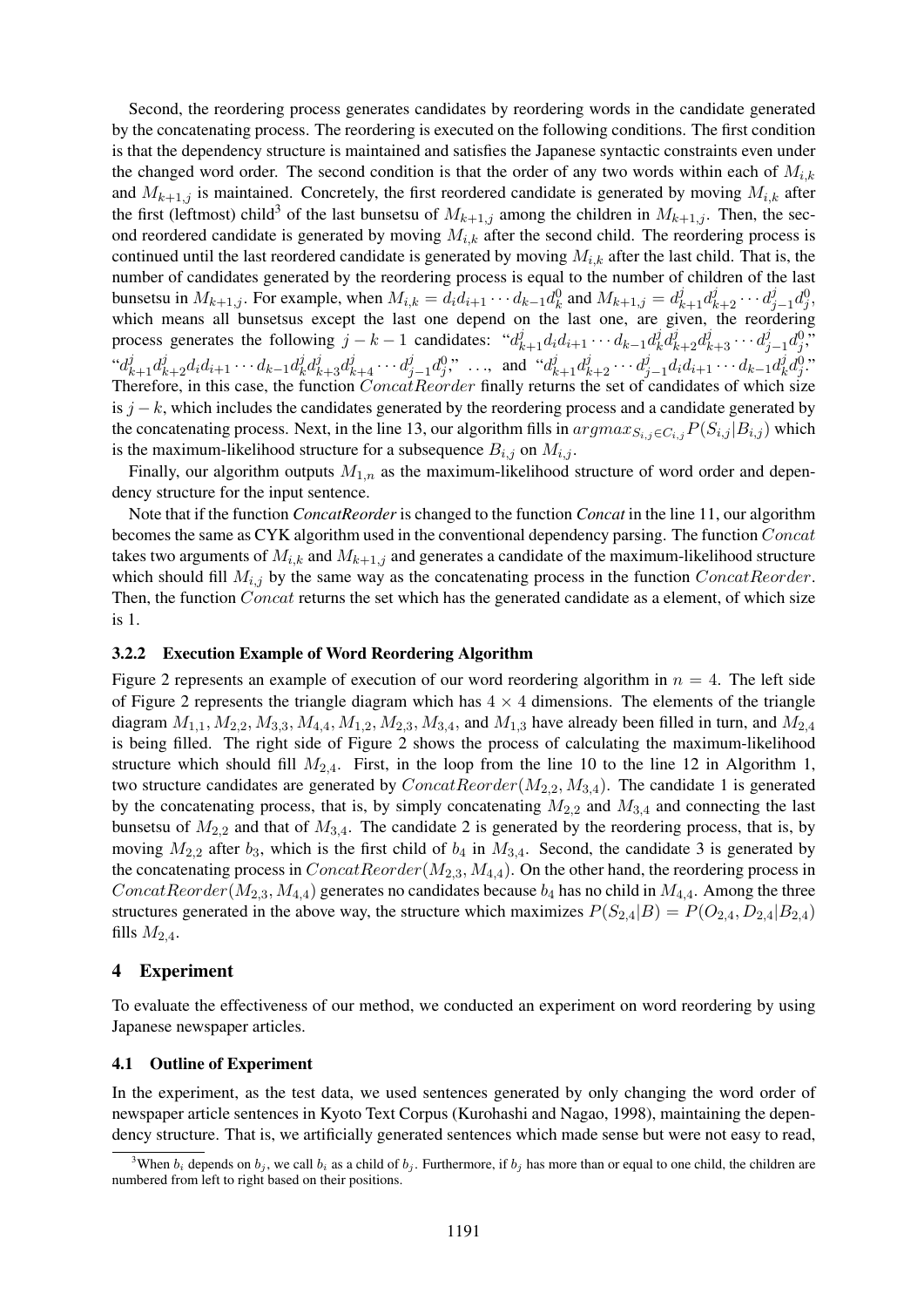

【Even after the Diet passed the consumption tax hike bill, according to opinion polls opposing views to the bill are in majority.】

Figure 3: Example of test data generation

in order to focus solely on problems caused by unsuitable word order. Figure 3 shows an example of the test data generation. The generation procedure is as follows:

- 1. Find a bunsetsu modified by multiple bunsetsus from the sentence end.
- 2. Change randomly the order of the sub-trees which modify such bunsetsu.
- 3. Iterate 1 and 2 until reaching the beginning of the sentence.

In Figure 3, the bunsetsus "*taise-da* (are in the majority)" and "*toot-ta* (passed)" are found as bunsetsus modified by multiple bunsetsus. For example, when "*toot-ta* (passed)" is found, the order of "*shohize-zoze-ga* (the consumption tax hike bill)" and "*kokkai-wo* (the Diet)" is randomly changed. In this experiment, all Japanese commas (*toten*) in a sentence, and sentences which have quotation marks were removed.

In this way, we artificially generated 865 sentences (7,620 bunsetsus) from newspaper articles of Jan. 9 in Kyoto Text Corpus and used them as the test data. As the training data, we used 7,976 sentences in 7 days' newspaper articles (Jan. 1, 3-8). Here, we used the maximum entropy method tool (Zhang, 2008) with the default options except "-i 1000."

In the evaluation of word reordering, we obtained the following two measurements, which are defined by Uchimoto et al. (2000):

- complete agreement: the percentage of the sentences in which all words' order completely agrees with that of the original sentence.
- pair agreement: the percentage of the pairs of bunsetsus whose word order agrees with that in the original sentence. (For example, in Figure 3, if the word order of the input sentence is not changed after reordering, the pair agreement is 52.4% (=  $11/\tau C_2$ ) because the 11 pairs out of the  $\tau C_2$  pairs are the same as those in the original sentence.)

In the evaluation of dependency parsing, we obtained the **dependency accuracy** (the percentage of correctly analyzed dependencies out of all dependencies) and sentence accuracy (the percentage of the sentences in which all the dependencies are analyzed correctly), which are defined by Sekine et al. (2000).

For comparison, we established two baselines. Both of the baselines execute the dependency parsing primarily, and then, perform the word reordering by using the conventional word reordering method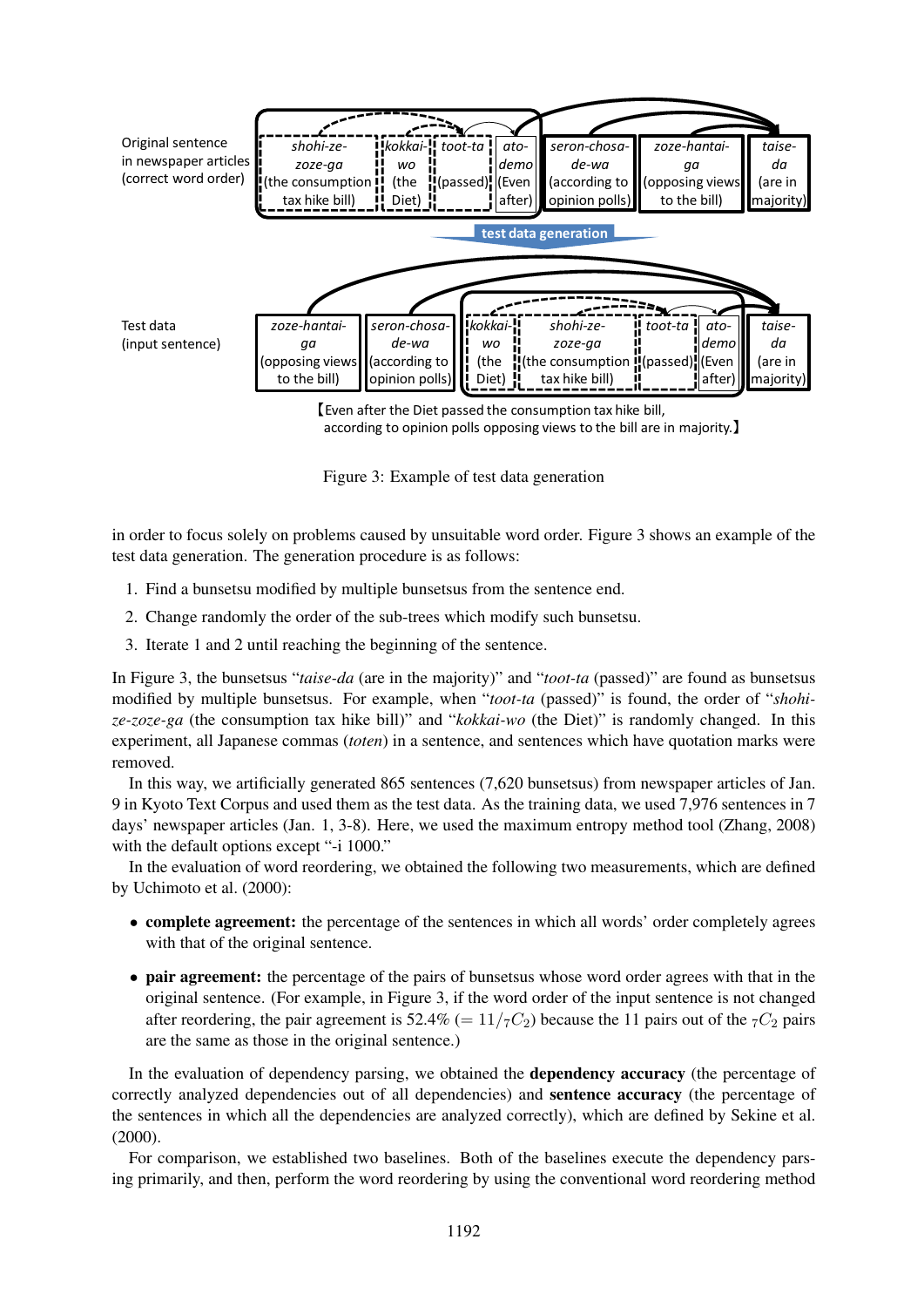|            | pair agreement                                     | complete agreement            |  |  |  |  |  |
|------------|----------------------------------------------------|-------------------------------|--|--|--|--|--|
| our method | $77.3\%$ (30,190/38,838)                           | 25.7% (222/865)               |  |  |  |  |  |
| baseline 1 | $ 75.4\% (29,279/38,838)^{*}  23.8\% (206/865)$    |                               |  |  |  |  |  |
| baseline 2 | $\left 74.8\% \left(29.067/38.838\right)\right ^*$ | 23.5% (203/865)               |  |  |  |  |  |
|            | no reordering 61.5% (23,886/38,838) <sup>*</sup>   | $8.0\%$ (69/865) <sup>*</sup> |  |  |  |  |  |

Table 1: Experimental results (word reordering)

Note that the agreements followed by  $*$  differ significantly from those of our method ( $p < 0.05$ ).

Table 2: Experimental results (dependency parsing)

| dependency accuracy sentence accuracy                              |  |
|--------------------------------------------------------------------|--|
| our method 78.4% (5,293/6,755) 35.3% (305/865)                     |  |
| baseline 1   $79.2\%$ (5,350/6,755)   31.6% (273/865) <sup>*</sup> |  |
| baseline 2   81.2% $(5,487/6,755)^*$   32.1% $(278/865)^*$         |  |

Note that the accuracies followed by \* differ significantly from those of our method ( $p < 0.05$ ).

(Uchimoto et al., 1999). The difference between the two is the method of dependency parsing. The baselines 1 and 2 use the dependency parsing method proposed by Uchimoto et al. (2000) and the dependency parsing tool CaboCha (Kudo and Matsumoto, 2002), respectively. The features used for the word reordering in both the baselines are the same as those used to estimate  $P(o_{i,j} | D, B)$  in our method. Additionally, the features used for the dependency parsing in the baseline 1 are the same as those used to estimate  $P(d_i|O, B)$  in our method.

#### 4.2 Experimental Results

Table 1 shows the experimental results on word reordering of our method and the baselines. Here, the last row shows the agreements measured by comparing the input word order with the correct word order. The agreements mean the values which can be achieved with no reordering<sup>4</sup>. The pair and complete agreements of our method were highest among all. The pair agreement of our method is significantly different from those of both the baselines ( $p < 0.05$ ) although there is no significant difference between the complete agreements of them.

Next, Table 2 shows the experimental results on dependency parsing. The sentence accuracy of our method is significantly higher than those of both the baselines ( $p < 0.05$ ). On the other hand, the dependency accuracy of our method is significantly lower than that of the baseline 2 although there is no significant difference between the dependency accuracies of our method and the baseline  $1 (p > 0.05)$ . Here, if the input sentences had the correct word order, the dependency accuracies of the baselines 1 and 2 were 86.4% (5,835/6,755) and 88.1% (5,950/6,755), respectively. We can see that the unsuitable word order caused a large decrease of the accuracies of the conventional dependency parsing methods. This is why the word order agreements of the baselines were decreased.

Figure 4 shows an example of sentences of which all bunsetsus were correctly reordered and the dependency structure was correctly parsed only by our method. We can see that our method can achieve the complicated word reordering. On the other hand, Figure 5 shows an example of sentences incorrectly reordered and parsed by our method. In this example, our method could not identify the correct modified bunsetsu and the appropriate position of the bunsetsu "*arikata-wo* (whole concept)." This is because the dependency probability between the bunsetsu "*arikata-wo* (whole concept)" and the bunsetsu "*fukume*

<sup>4</sup> Some input sentences were in complete agreement with the original ordering. There were some cases that the randomly reordered sentences accidentally have the same word order as the original ones. In addition, there were some sentences in which all bunsetsus except the last one depend on the next bunsetsu. The word order of such sentences is not changed by the test data generation procedure because the procedure is executed on condition of maintaining the dependency structure.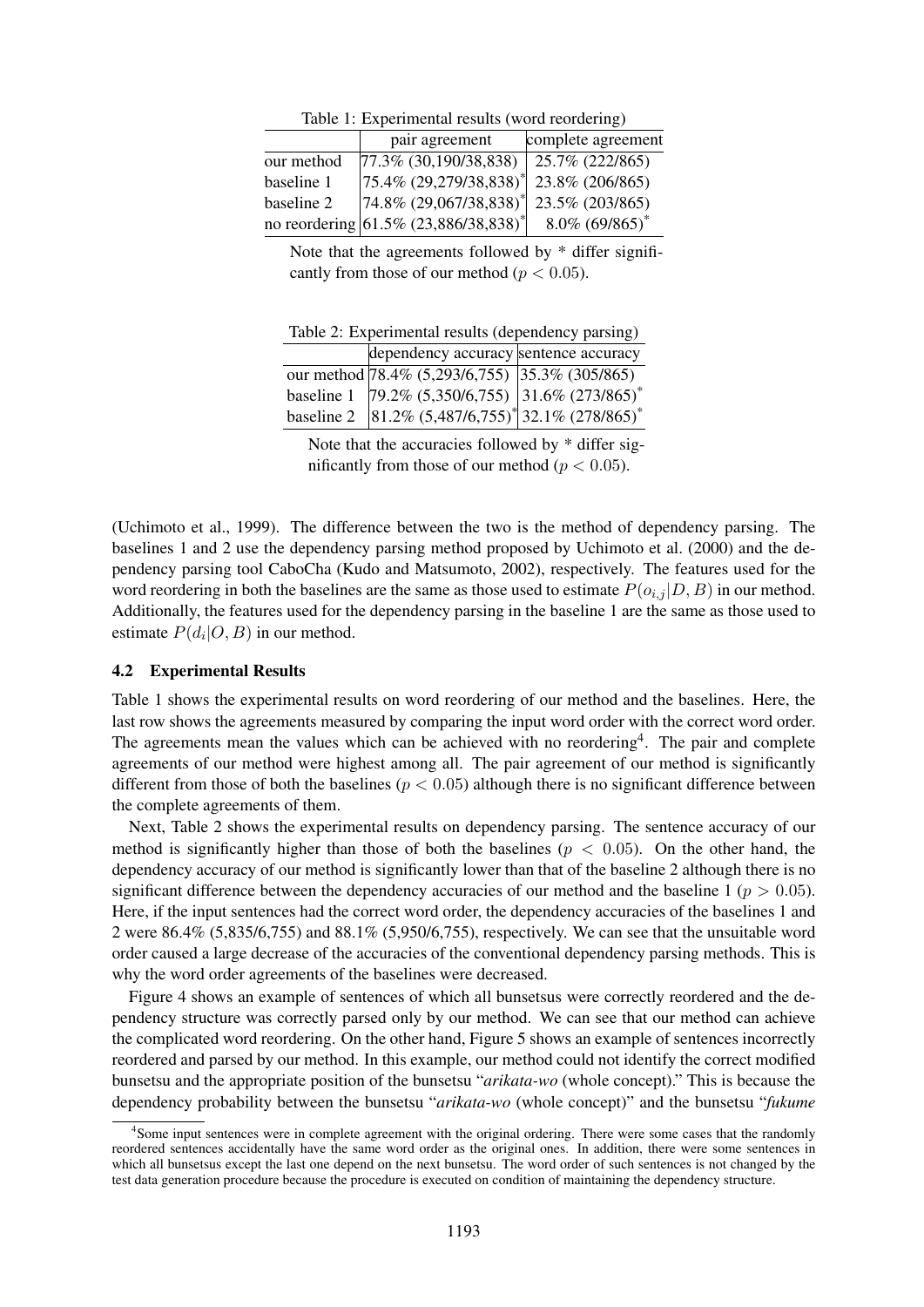





Figure 5: Example of sentences incorrectly reordered and parsed by our method

(including)" is higher than the one between the bunsetsu "*arikata-wo* (whole concept)" and the bunsetsu "*minaosu-beki-daro* (should be revised)", and the probability that the bunsetsu "*arikata-wo* (whole concept)" is located at the left side of "*fukume* (including)" is higher than that of the right side. Since the word order of the output sentence has a strong probability of causing a wrong interpretation like "The transfer of control to a private sector or prefectural and city governments should be fundamentally revised including whole concept of the examination of rice.", this reordering has a harmful influence on the comprehension. We need to study techniques for avoiding the word order which causes the change of meanings in an input sentence.

From the above, we confirmed the effectiveness of our method on word reordering and dependency parsing of a sentence of which the word order is not easy to read.

## 5 Conclusion

This paper proposed the method for reordering bunsetsus in a Japanese sentence. Our method can identify suitable word order by concurrently performing word reordering and dependency parsing. Based on the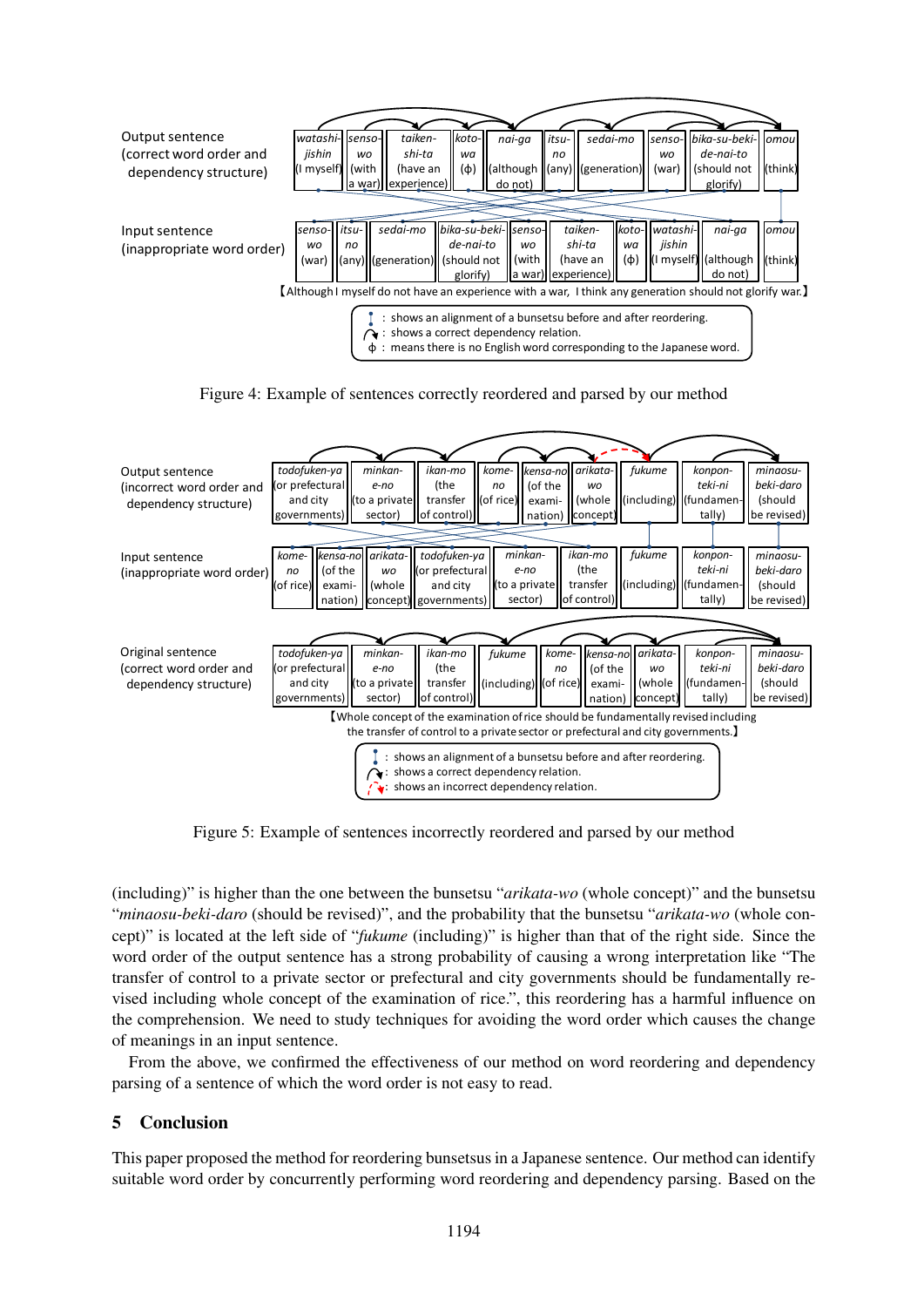idea of limiting the search space using the Japanese syntactic constraints, we made the search algorithm by extending the CYK algorithm used in the conventional dependency parsing, and found the optimal structure efficiently. The result of the experiment using newspaper articles showed the effectiveness of our method.

In our future works, we would like to collect sentences written by Japanese subjects who do not have much writing skills, to conduct an experiment using those sentences. In addition, we would like to conduct a subjective evaluation to investigate whether the output sentences are indeed more readable than the input ones.

## Acknowledgments

This research was partially supported by the Grant-in-Aid for Young Scientists (B) (No.25730134) and Challenging Exploratory Research (No.24650066) of JSPS.

# References

- Tillmann Christoph and Ney Hermann. 2003. Word reordering and a dynamic programming beam search algorithm for statistical machine translation. *Computational Linguistics*, 29(1):97–133.
- Jakob Elming. 2008. Syntactic reordering integrated with phrase-based SMT. In *Proceedings of the 22nd International Conference on Computational Linguistics (COLING2008)*, pages 209–216.
- Katja Filippova and Michael Strube. 2007. Generating constituent order in German clauses. In *Proceedings of the 45th Annual Meeting of the Association for Computational Linguistics (ACL2007)*, pages 320–327.
- Niyu Ge. 2010. A direct syntax-driven reordering model for phrase-based machine translation. In *Proceedings of Human Language Technologies: The 11th Annual Conference of the North American Chapter of the Association for Computational Linguistics (NAACL-HLT2010)*, pages 849–857.
- Geert-Jan M. Kruijff, Ivana Kruijff-Korbayova, John Bateman, and Elke Teich. 2001. Linear order as ´ higher-level decision: Information structure in strategic and tactical generation. In *Proceedings of the 8th European Workshop on Natural Language Generation (ENLG2001)*, pages 74–83.
- Isao Goto, Masao Utiyama, and Eiichiro Sumita. 2012. Post-ordering by parsing for Japanese-English statistical machine translation. In *Proceedings of the 50th Annual Meeting of the Association for Computational Linguistics (ACL2012)*, pages 311–316.
- Karin Harbusch, Gerard Kempen, Camiel van Breugel, and Ulrich Koch. 2006. A generation-oriented workbench for performance grammar: Capturing linear order variability in German and Dutch. In *Proceedings of the 4th International Natural Language Generation Conference (INLG2006)*, pages 9–11.
- Nihongo Kijutsu Bunpo Kenkyukai, editor. 2009. *Gendai nihongo bunpo 7 (Contemporary Japanese Grammar 7)*, pages 165–182. *Kuroshio Shuppan*. (In Japanese).
- Taku Kudo and Yuji Matsumoto. 2002. Japanese dependency analysis using cascaded chunking. In *Proceedings of the 6th Conference on Computational Natural Language Learning (CoNLL2002)*, pages 63–69.
- Sadao Kurohashi and Makoto Nagao. 1998. Building a Japanese parsed corpus while improving the parsing system. In *Proceedings of the 1st International Conference on Language Resources and Evaluation (LREC '98)*, pages 719–724.
- Habash Nizar. 2007. Syntactic preprocessing for statistical machine translation. In *Proceedings of the 11th Machine Translation Summit (MT SUMMIT XI)*, pages 215–222.
- Eric Ringger, Michael Gamon, Robert C. Moore, David Rojas, Martine Smets, and Simon Corston-Oliver. 2004. Linguistically informed statistical models of constituent structure for ordering in sentence realization. In *Proceedings of the 20th International Conference on Computational Linguistics (COLING2004)*, pages 673–679.